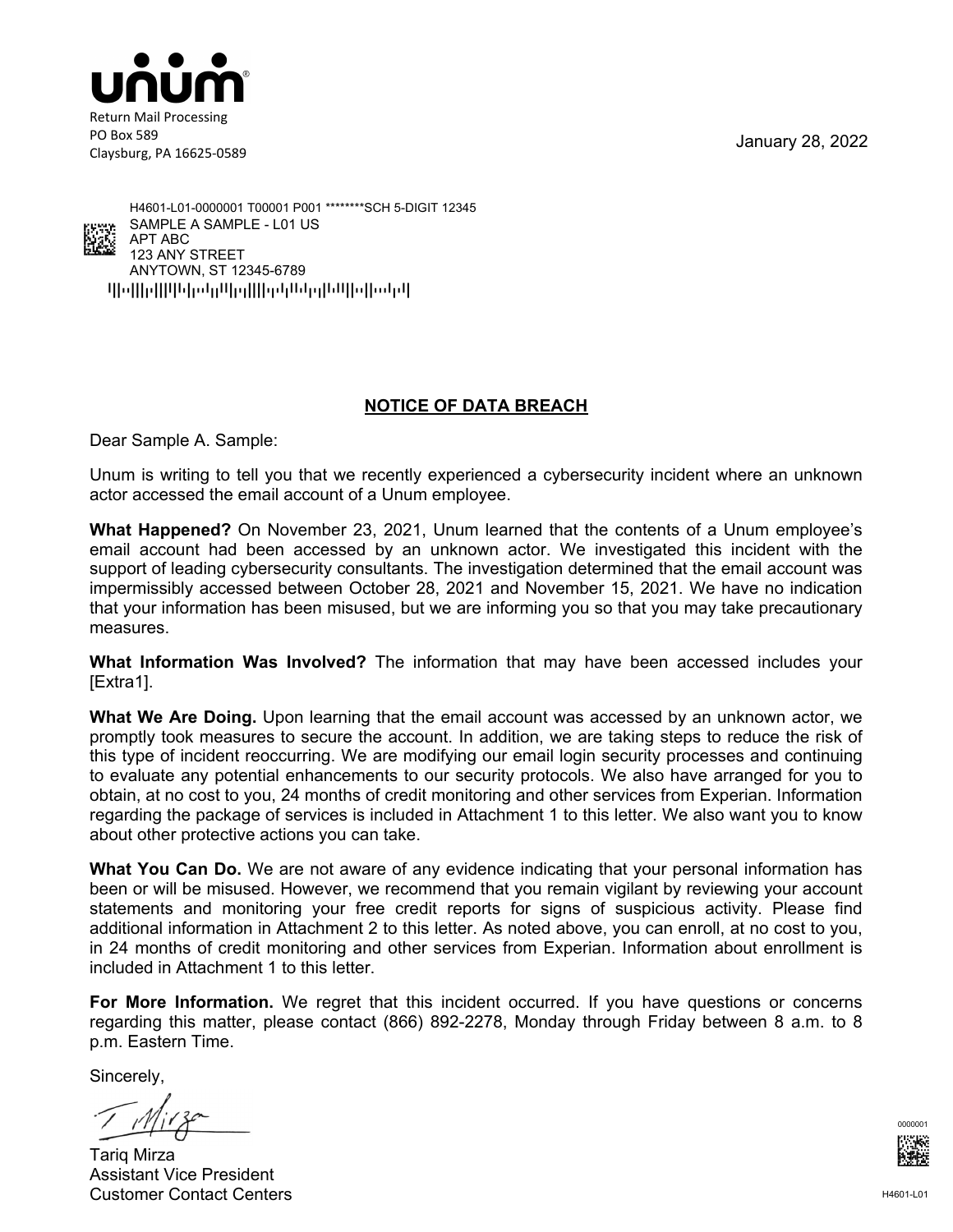#### **Attachment 1: Credit Monitoring and Identity Theft Services Enrollment Information**

#### **What we are doing to protect your information:**

To help protect your identity, we are offering complimentary access to Experian IdentityWorks<sup>SM</sup> for 24 months.

If you believe there was fraudulent use of your information as a result of this incident and would like to discuss how you may be able to resolve those issues, please reach out to an Experian agent. If, after discussing your situation with an agent, it is determined that identity restoration support is needed then an Experian Identity Restoration agent is available to work with you to investigate and resolve each incident of fraud that occurred from the date of the incident (including, as appropriate, helping you with contacting credit grantors to dispute charges and close accounts; assisting you in placing a freeze on your credit file with the three major credit bureaus; and assisting you with contacting government agencies to help restore your identity to its proper condition).

Please note that Identity Restoration is available to you for 24 months from the date of this letter and does not require any action on your part at this time. The Terms and Conditions for this offer are located at www.ExperianIDWorks.com/restoration.

While identity restoration assistance is immediately available to you, we also encourage you to activate the fraud detection tools available through Experian IdentityWorks as a complimentary 24 month membership. This product provides you with superior identity detection and resolution of identity theft. To start monitoring your personal information, please follow the steps below:

- Ensure that you **enroll by April 30, 2022** (Your code will not work after this date.)
- **Visit** the Experian IdentityWorks website to enroll: https://www.experianidworks.com/RR3Bplus
- **Provide your activation code: ABCDEFGHI**

If you have questions about the product, need assistance with Identity Restoration that arose as a result of this incident or would like an alternative to enrolling in Experian IdentityWorks online, please contact Experian's customer care team at **(888) 397-0054** by April 30, 2022. Be prepared to provide engagement number **B023389** as proof of eligibility for the Identity Restoration services by Experian.

#### **ADDITIONAL DETAILS REGARDING YOUR 24 MONTH EXPERIAN IDENTITYWORKS MEMBERSHIP**

A credit card is not required for enrollment in Experian IdentityWorks. You can contact Experian immediately regarding any fraud issues, and have access to the following features once you enroll in Experian IdentityWorks:

- **Experian credit report at signup:** See what information is associated with your credit file. Daily credit reports are available for online members only.\*
- **Credit Monitoring:** Actively monitors Experian, Equifax and Transunion files for indicators of fraud.
- **Internet Surveillance:** Technology searches the web, chat rooms & bulletin boards 24/7 to identify trading or selling of your personal information on the Dark Web.
- **If Identity Restoration:** Identity Restoration specialists are immediately available to help you address credit and non-credit related fraud.
- **Experian IdentityWorks ExtendCARE<sup>™</sup>:** You receive the same high-level of Identity Restoration support even after your Experian IdentityWorks membership has expired.
- **\$1 Million Identity Theft Insurance\*\*:** Provides coverage for certain costs and unauthorized electronic fund transfers.
- **Lost Wallet:** Provides assistance with canceling/replacing lost or stolen credit, debit, and medical cards.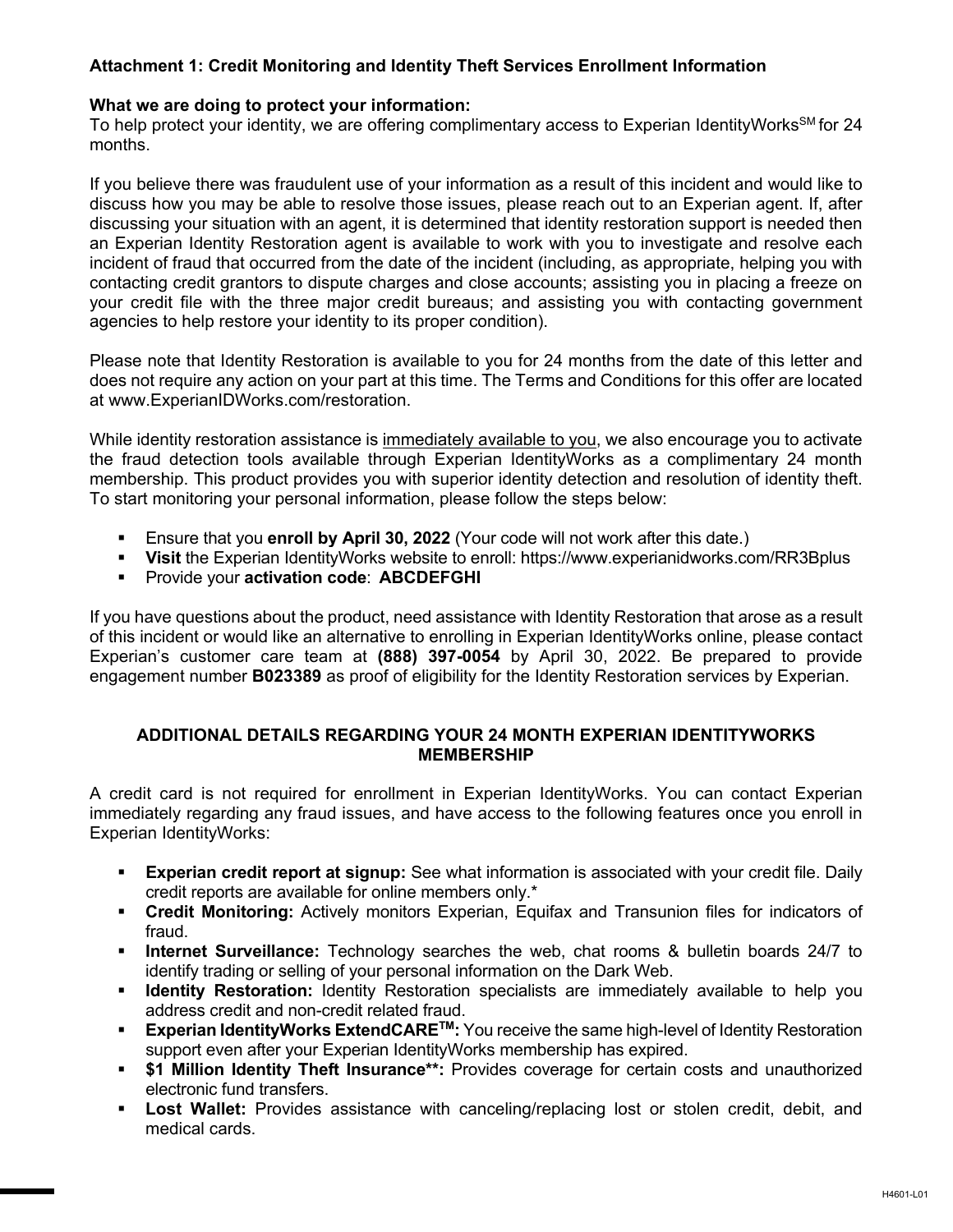**Child Monitoring:** For 10 children up to 18 years old, Internet Surveillance and monitoring to determine whether enrolled minors in your household have an Experian credit report are available. Also included are Identity Restoration and up to \$1M Identity Theft Insurance\*\*.

**What You Can Do.** Please review the enclosed *Information about Identity Theft Protection* for additional information on how to protect against identity theft and fraud. You may also take advantage of the complimentary identity protection services being offered.

**For More Information.** We sincerely regret any inconvenience or concern caused by this incident. If you have further questions or concerns, or would like an alternative to enrolling online, please call (888) 397-0054 toll-free Monday through Friday from 8 am – 10 pm Central, or Saturday and Sunday from 10 am – 7 pm Central (excluding major U.S. holidays). Be prepared to provide your engagement number B023389.

\*Offline members will be eligible to call for additional reports quarterly after enrolling.

\*\* The Identity Theft Insurance is underwritten and administered by American Bankers Insurance Company of Florida, an Assurant company. Please refer to the actual policies for terms, conditions, and exclusions of coverage. Coverage may not be available in all jurisdictions.

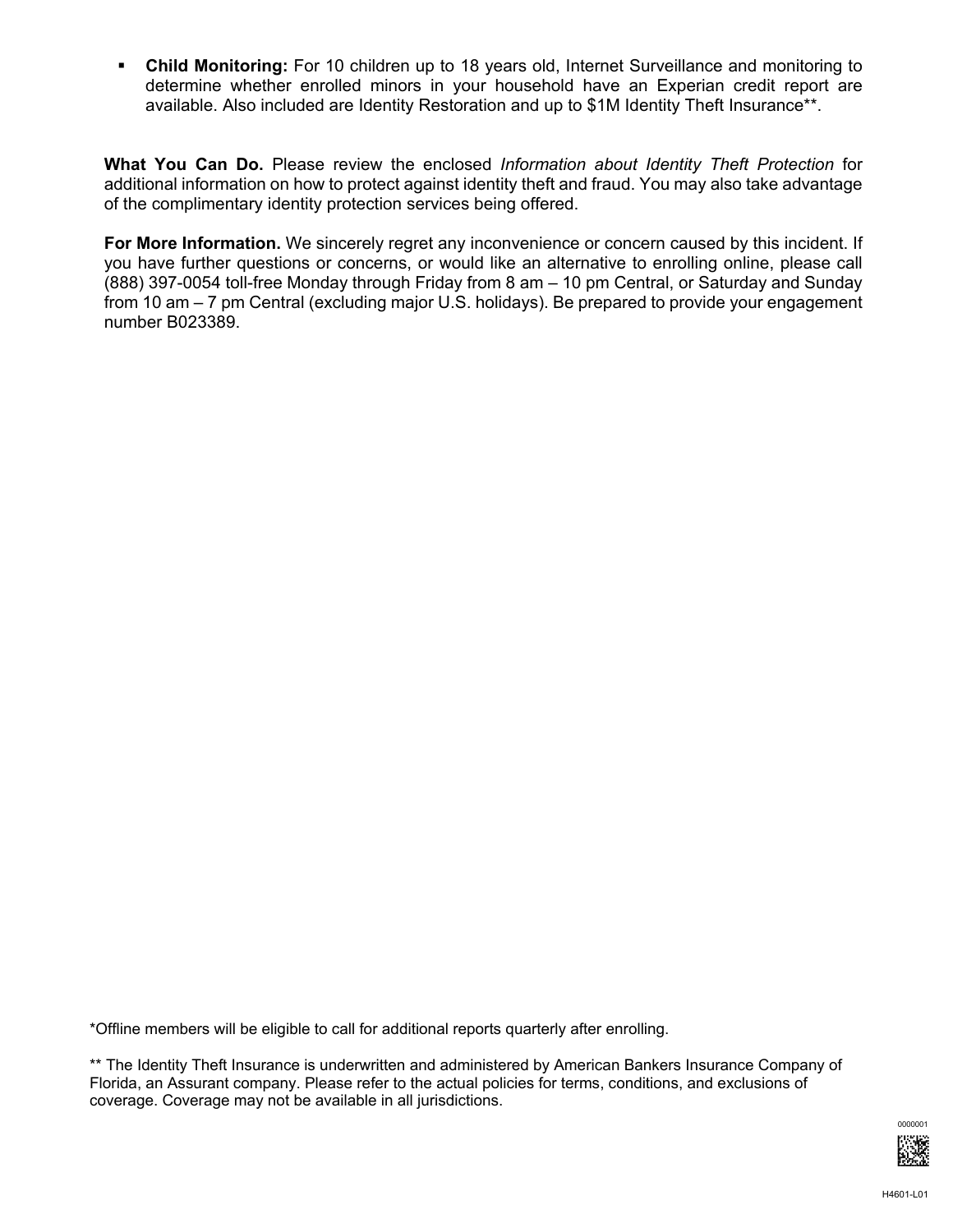#### **Attachment 2: Additional Information**

You should be cautious about using email to provide sensitive personal information, whether sending it yourself or in response to email requests. You should also be cautious when opening attachments and clicking on links in emails. Scammers sometimes use fraudulent emails or other communications to deploy malicious software on your devices or to trick you into sharing valuable personal information, such as account numbers, Social Security numbers, or usernames and passwords. The Federal Trade Commission (FTC) has provided guidance at https://www.consumer.ftc. gov/articles/0003-phishing.

You should review your financial statements and accounts for signs of suspicious transactions and activities. If you find any indication of unauthorized accounts or transactions, you should report the possible threat to local law enforcement, your state's Attorney General's office, or the FTC. You will find contact information for some of those entities below. If you discover unauthorized charges, promptly inform the relevant payment card companies and financial institutions.

#### **Fraud Alert Information**

Upon seeing a fraud alert display on a consumer's credit file, a business is required to take steps to verify the consumer's identity before extending new credit. Should you wish to place a fraud alert, please contact any one of the agencies listed below. The agency you contact will then contact the other two credit agencies.

Whether or not you enroll in the credit monitoring product offered, you also have the right to place an initial fraud alert on your file at no cost. An initial fraud alert lasts 1 year and is placed on a consumer's credit file. If you are a victim of identity theft, you are entitled to an extended fraud alert, which is a fraud alert lasting 7 years. Fraud Alert messages notify potential credit grantors to verify your identification before extending credit in your name in case someone is using your information without your consent. A Fraud Alert can make it more difficult for someone to get credit in your name; however, please be aware that it also may delay your ability to obtain credit.

Should you wish to place a fraud alert, please contact any one of the agencies listed below. The agency you contact will then contact the other two credit agencies. You may also contact any of the consumer reporting agencies or the FTC for more information regarding Fraud Alerts. The contact information for the three nationwide credit reporting companies is:

| Equifax                | <b>Experian</b>      | <b>TransUnion</b>      |
|------------------------|----------------------|------------------------|
| P.O. Box 105788        | P.O. Box 9554        | P.O. Box 2000          |
| Atlanta, GA 30348-5788 | Allen, TX 75013-9554 | Chester, PA 19016-2000 |
| 1-888-766-0008         | 1-888-397-3742       | 1-800-680-7289         |

#### **Free Credit Report Information**

You have rights under the federal Fair Credit Reporting Act. These include, among others, the right to know what is in your credit file; the right to dispute incomplete or inaccurate information; and the right to ask for a credit score. Under federal law, you are also entitled to one free credit report once every 12 months from each of the above three major nationwide credit reporting companies. Call 1-877-322- 8228 or make a request online at www.annualcreditreport.com.

Even if you do not find any suspicious activity on your initial credit reports, we recommend that you check your account statements and credit reports periodically. You should remain vigilant for incidents of fraud and identity theft. Victim information sometimes is held for use or shared among a group of thieves at different times. Checking your credit reports periodically can help you spot problems and address them quickly.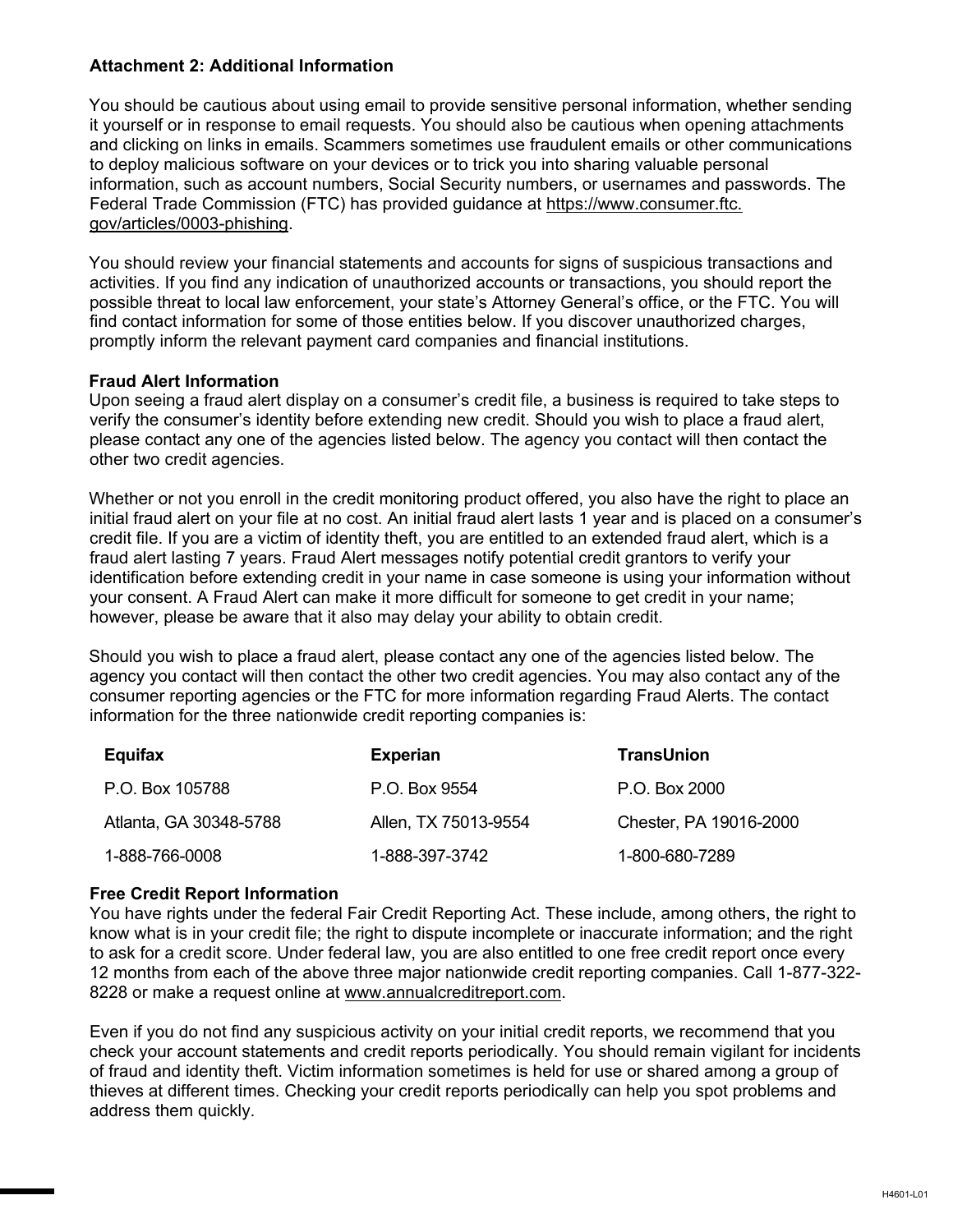If you find suspicious activity on your credit reports or have reason to believe your information is being misused, call your local law enforcement agency or state Attorney General and file a police report. Get a copy of the report; many creditors want the information it contains to alleviate you of the fraudulent debts. You also should file a complaint with the FTC using the contact information below. Your complaint will be added to the FTC's Consumer Sentinel database, where it will be accessible to law enforcement for their investigations.

You may also contact the FTC at the contact information below to learn more about identity theft and the steps you can take to protect yourself and prevent such activity. If you are a resident of the District of Columbia, Iowa, Maryland, New York, North Carolina, or Oregon, you can also reach out to your respective state's Attorney General's office at the contact information below. All other residents can find information on how to contact your state Attorney General at https://www.naag.org/ find-my-ag/.

Consumer Response Center **District of Columbia** 600 Pennsylvania Avenue NW 400 6th Street NW Washington, DC 20580 Washington, DC 20001 1.877.FTC.HELP (382.4357) / 1-202-727-3400 / oag.dc.gov www.ftc.gov/idtheft

#### **Oregon Department of Justice**

1162 Court Street NE Baltimore, MD 21202 Salem, OR 97301 1-888-743-0023 / https://justice.oregon.gov

#### **New York Attorney General's Office Office of the Attorney General of Iowa**

The Capitol **1305 E. Walnut Street** Albany, NY 12224-0341 Des Moines, IA 50319 1-800-771-7755<br>https://ag.ny.gov/consumer-frauds- www.iowaattorneygeneral.gov https://ag.ny.gov/consumer-fraudsbureau/identity-theft

#### **North Carolina Department of Justice**

114 West Edenton Street Raleigh, NC 27603 1-919-716-6400 https://ncdoj.gov/protectingconsumers/identity-theft/

# **Federal Trade Commission Office of the Attorney General for the**

## **Maryland Attorney General's Office**

1-877-877-9392 / www.marylandattorneygeneral.gov

### **Consumer Protection Division**